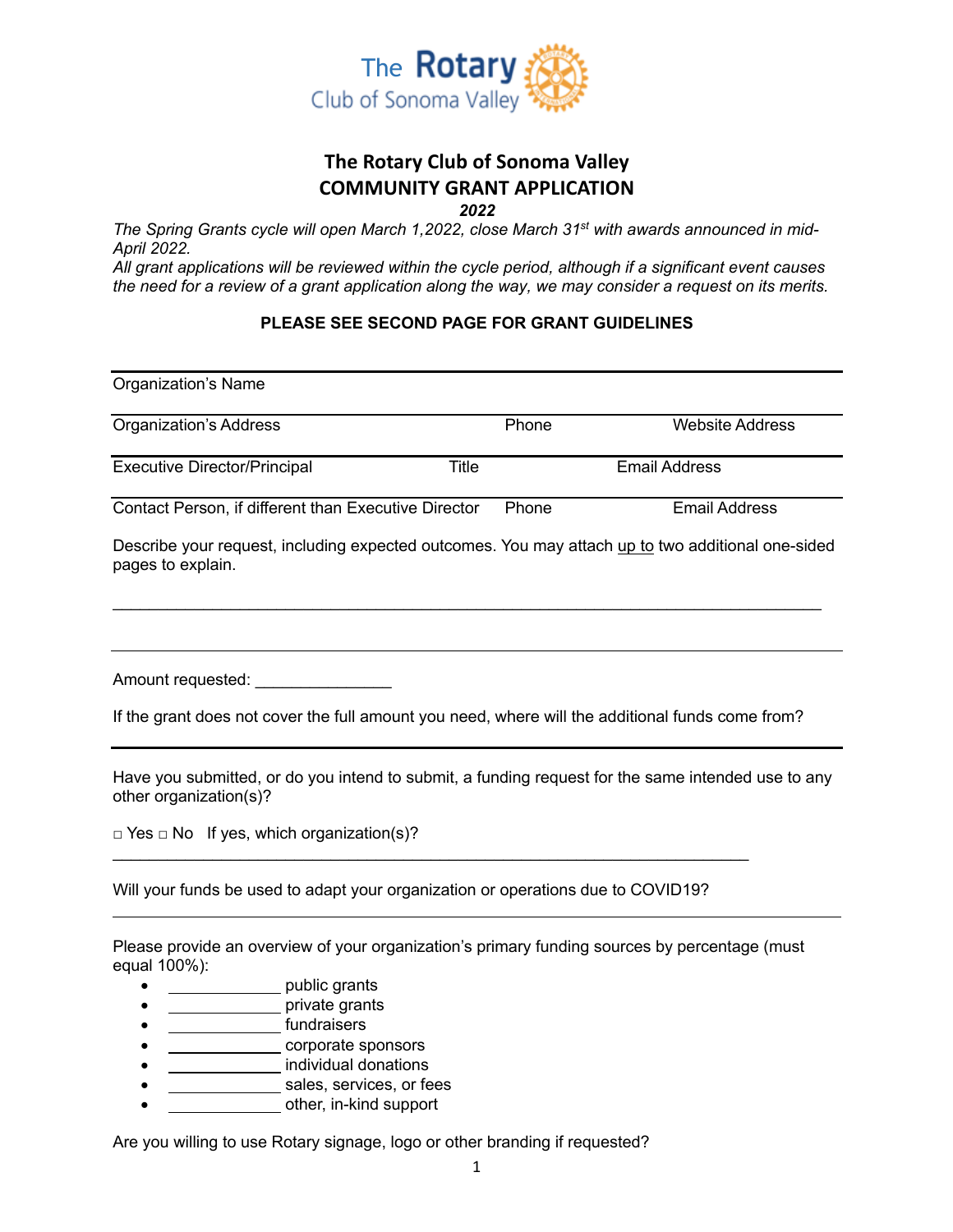

### **The Rotary Club of Sonoma Valley COMMUNITY GRANT APPLICATION**

Will you present your project and its results to our organization, if requested? \_\_\_\_\_\_\_\_\_\_\_\_\_\_\_\_\_\_\_\_\_\_\_\_\_\_\_\_\_\_\_\_\_\_\_\_\_\_\_\_\_\_\_\_\_\_\_\_\_\_\_\_\_\_\_\_\_\_\_\_\_\_

Date submitted:  $\Box$  Signature and title:

To ensure consideration by Rotary Club of Sonoma Valley, complete this form entirely. Be sure to include the **exact cost** of your project, and where you plan to purchase the items necessary for it. Submit up to 2 additional single sided pages if necessary.

#### *Please email directly to: Jim Carruthers, Community Services Chairperson jimcarruthers@mac.com / 707-494-3062*

\_\_\_\_\_\_\_\_\_\_\_\_\_\_\_\_\_\_\_\_\_\_\_\_\_\_\_\_\_\_\_\_\_\_\_\_\_\_\_\_\_\_\_

#### **GRANT GUIDELINES**

#### *SUGGESTIONS FOR PRESENTING YOUR REQUEST*

We hope the following guidelines will assist you in the develop of your application. We do not expect your project to meet all of these. We do retain the right to add or delete criteria as the Club sees fit.

- The project will have a high impact on the people of Sonoma Valley and provide an avenue for recognition of our club's support.
- The project champions language learners.
- The project champions teachers.
- The project is focused on supporting the youth of Sonoma Valley.
- The project has a component in which some of our members will contribute their time to it.
- There are no other funding sources for the project.
- This funding is for a specific project or capital need.
- This funding is for one year, not a commitment to funding over multiple years.
- We can complete the project and turn it over to non-Rotarians to maintain / continue.
- The project description and financial needs are clear and complete.

Please know that **we will not approve grant requests** for the following needs:

- Administrative salaries.
- Projects supported by parents for the benefit of their own children.
- Projects for religious or political purposes.
- Projects for individuals.
- Projects of a controversial nature.